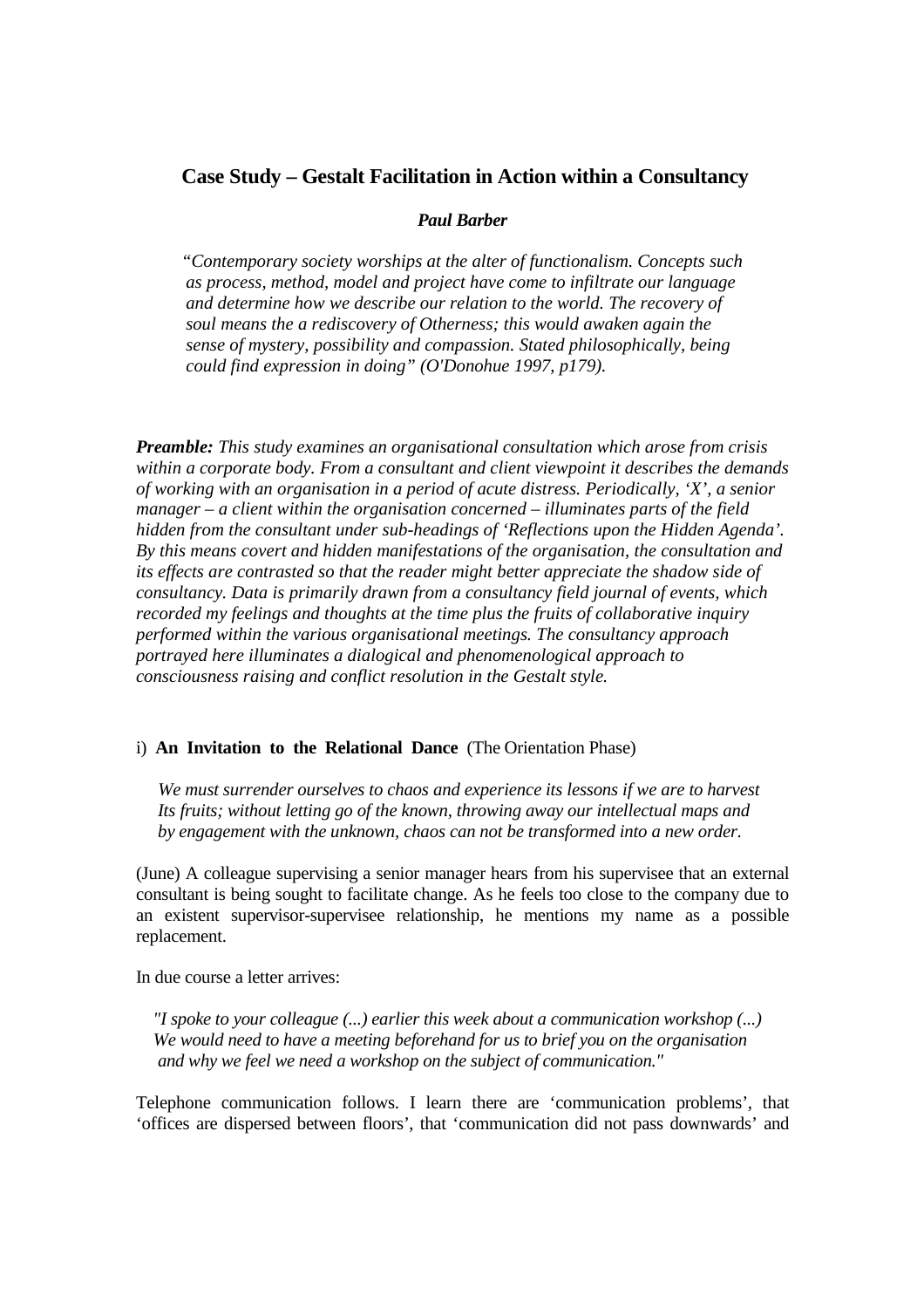that 'expansion was currently being proposed'. But before this planned expansion can happen it is noted that 'communication needs to be sorted'. By the end of this telephone call a fee has been set and two dates proposed when I can meet with 'the Planning Group' who have been empowered by Senior Management to contract and brief me.

 As I put down the phone I begin to suspect that a 'communications workshop' is but the tip of the ice-burgh and that a larger agenda is lurking.

## *Reflections upon the Hidden Agenda:*

*X (A senior officer within the organisation): My first reaction to seeing again the letter inviting Paul to run a workshop on communication is one of amazement – the stunned variety not the excited variety! We needed far more than a workshop to address problems of communication in our organisation. Yes, we had problems with communication. The Management group recognised this – usually expressed in terms of `problems with making decisions'. We even had brought in a previous consultant to work with us, look at our process and help us with a major planning task, but had colluded with her in not looking at our difficulties; using her time to help us make decisions. However, these decisions were "fought" rather than "thought through". The expansion plan that emerged showed this weakness. It lacked sound financial thinking, there was insufficient consideration of the impact of major change, there had been no preparatory consultation, and little thought had been given to the process of implementation. This led to open expression of a lack of confidence in the Management Group and considerable discussion about inadequate communication in the organisation.* 

 *This `crisis' finally led to agreement that we needed to do something about communication. The letter to Paul reveals that we were not as a group facing the obvious conclusion, that the source of communication difficulties was a consequence of our own difficulties.* 

 *Simply, the Management Team was not a team. We had no common agreement on values, goals, objectives or priorities - where there was agreement this was through linguistic compromise - we could find words that we could all more or less sign up to, but the degree to which we fought over the differences that emerged when we needed more than the agreed words, varied from major battle one day, to squabbling and bickering another, to tired resignation another. There was rarely resolution.* 

## ii) **Entering the Body of the Organisational Beast** (The Identification Phase)

 *When entering an unpredictable situation accept it openly and wholeheartedly, flow with its energy and allow your own energy to support you – this will integrate the inner to the outer world and the known to the unknown.*

(July) On the appointed day I travel to `Head Office'. Upon the train into London I surface a pre-consultancy intention to stay open, receptive, and to work in an organic way with what ever arises – so as to `pick up' the emotional tone of the organisational community I am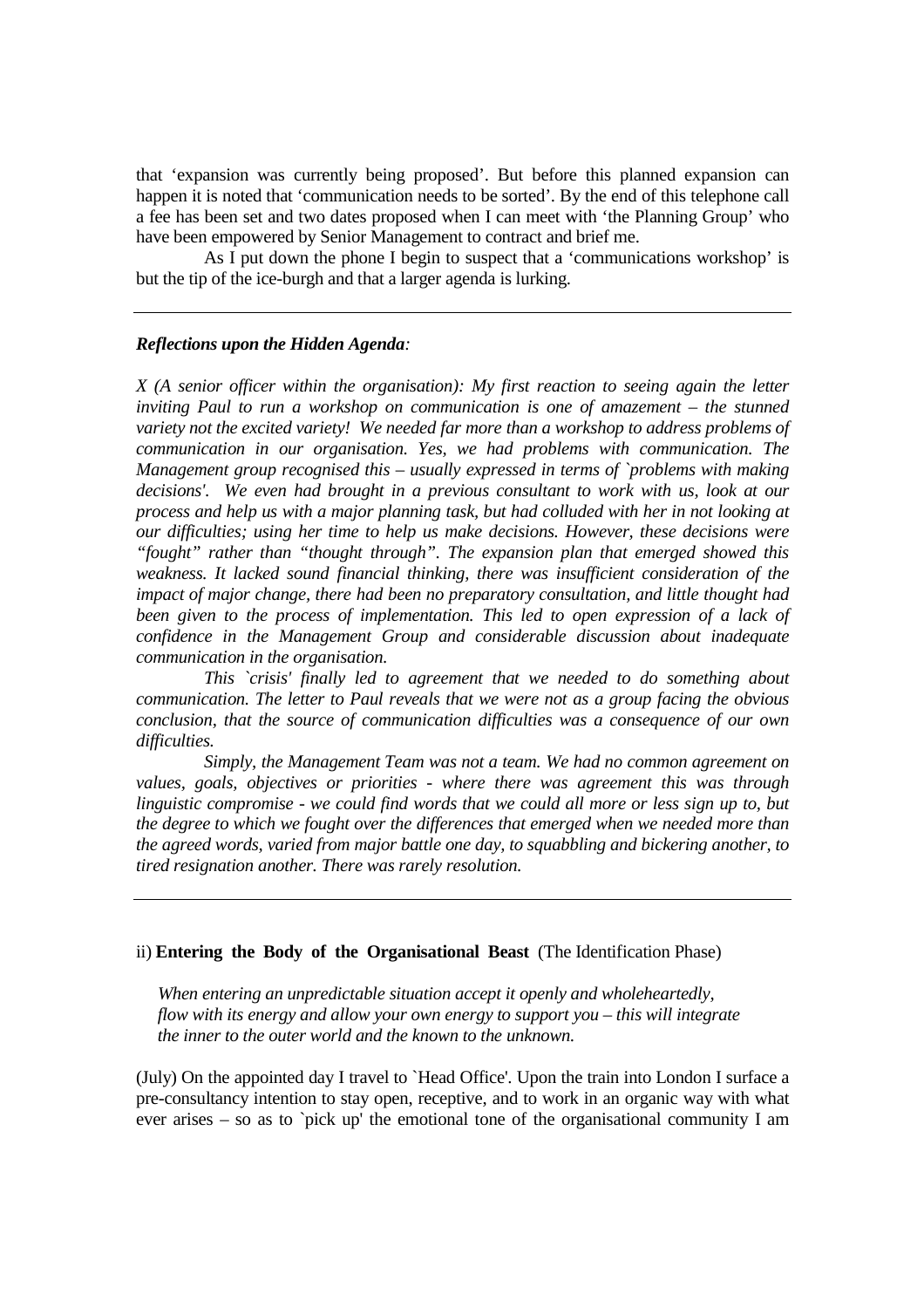journeying to meet. Though my intention at this time is to observe, I all too aware that I am not a blank slate, for I notice I carry biases and values born of earlier consultancies with me; I am also a committed Gestalt practitioner and will tend to work in the 'process-centred' way this describes! This prior knowledge contends for attention and enacts a tug-of-war with my intended observational role. By being aware of what I am transferring-in, I hope to be able to balance and monitor how this may colour my vision. In fact, my consultancy vision during this period was heavily informed by a model which presumed the clientpractitioner relationship would journey through stages of:

## *1) Orientation: where the consultant and client meet, sketch an initial contract, orientate to each others world-view and begin to form a working alliance;*

*2) Identification: where the consultant and client identify problem areas and prospective strategies, refine the contract and raise to awareness the purposes and tasks of consultancy; 3) Exploration: where the consultant and client work together to implement the strategies they have chosen, modify these in the light of feedback and decide future steps;* 

*4) Resolution: where the consultant and client evaluate outcomes, review follow-up, complete the consultancy and work towards a positive ending of their relationship.* 

This approach, derived from study of the therapeutic relationship (Peplau 1952) and refined through doctoral study (Barber 1990), along with a personal desire to 'do well' constitutes a little of the transferential baggage I carried into the host organisation and this consultation.

 It is a wet misty day. The building I am about to enter presents a formal front but has an informal atmosphere within. The reception area is small and womb-like with chirpy friendly multi-racial staff. I am expected and so directed to the forth floor. The lift is tiny and rumbles towards its destination. I get out on the third floor and walk to the forth. Though the building looks large enough from the outside, offices appear small and cramped. I wonder if people here feel psychologically cramped and on-top of one-another? As I rise from the ground to fourth floor, the pace of the building appears to slow down. While the reception and ground floor felt bustling and physically crowded the upper floors feel introverted and isolated. I wondered if this metaphor would hold true for the organisation and its senior management.

 A large double room has been arranged overlooking the roof-tops of London. The building, this sky-lighted room we are in, the misty day and the rainy roof-top view before me combine to give a Nineteenth Century Dickendrian feel.

 As people arrive and the Planning Group forms a great deal of information is rapidly showered upon me. Individuals seem relieved to talk. How much of this information is useful and how much is superfluous only time will tell, but, the act of unburdening themselves and depositing upon me all that was previously withheld seems to offer much relief in itself. I feel as if I am being set up, imaginatively, to 'save' the organisation from itself. This projection leaves me feeling the more alien and unmet, yet sufficiently empowered and energetically impacted to meet any challenge that awaits me. I guess I'm up to playing a saviour for a little while if it can illuminate some of what remains in shadow!

 I feel warmly welcomed and glean an impression that I am being asked, symbolically, to `make things better'. I wonder if at heart they want a consultant when they really need a counsellor. The consultant as an organisational healer springs to mind. Possibly all this is symptomatic of much having been tried before, and in this light I wnder if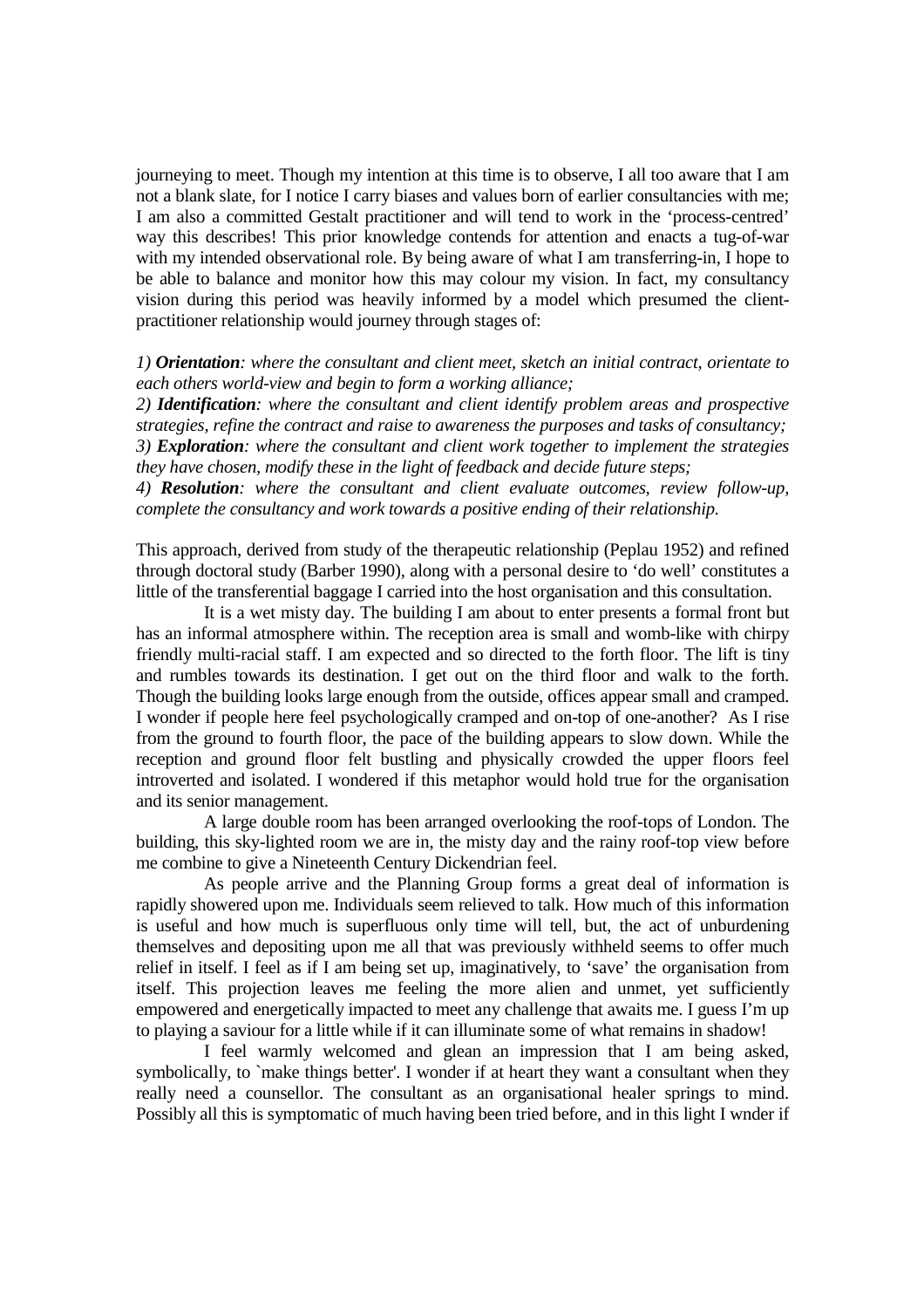I am being seen as the last hope? I do not play expert, but rather stay curious and enquiring. This said, I find myself treated cautiously and courteously – like a respected maiden aunt. This kid-glove approach fuels my suspicion. If this were a mystery thriller I would suspect a dark secret was being withheld from me. This fantasy catches my attention and stays to the fore of my awareness.

 After a period of further introductions and even more information I give my fantasy full-rein and decide to challenge the polite remoteness I am experiencing, and find myself going for the jugular by asking: "If this organisation were an animal, what sort might it be?" So much for my earlier intention on the incoming train to stay a remote observer! This intervention has a profound effect; my notes recall members offering the following symbols:

 *"- a donkey running round in circles chasing its tail;* 

- *an animal that is bumbling and fluffy;*
- *a bear with a sore paw;*
- *a beast without all its limbs attached and/or out of co-ordination;*
- *an animal in a zoo, caged and going around and around;*
- *a creature that has lost its sexual energy and never has fun."*

As Sherlock Holmes would say, 'the game's afoot'.

 Symbolically, the impression is loud and clear, the organisation has lost its way and purpose; seems to bumble around and fluff its boundaries and roles; is recovering from a previous wound; feels stuck and immobile; trapped and fearing for its future.

 The above symbols indeed herald the facts, which subsequently bring these imaginative images to life. As a government funded body I hear that the organisation 'does what it is told', for if it doesn't 'it's funding will be withdrawn' and it will 'crash'. This suspicion fuels the fear that one more crisis could spell the end. It is also disclosed that half a million pounds was saved by a previous consultant who recommended redundancies. In light of this information no wonder I was being treated carefully and cautiously, as external consultants – of whom I am one must obviously awaken fears of another round of job losses. Though I thought I was being fêted as a saviour, possible it was the shadow of the executioner that hung over me. In this light, was I selected because I was seen to be a person-centred and potentially 'caring' consultant rather than one who was cash-savings and economically driven; all this races through my mind as I continue to soak-in the atmosphere.

 I hear that 'faith in management is at its lowest ebb'; that a legal entanglement concerning computer access and 'confidentiality' has resulted in an official inquiry with accompanying police investigation, ensuing formal reprimands and blame being shunted between several people. I form an impression that this `organisational family' is at war, with siblings rivalling each other for the attention and support of powerful seniors. Team managers seem to represent tribal sub-groups and senior managers appear to be remote and unworthy of trust. No doubt they, as well as those they manage, end-up feeling isolated and without support?

 I muse that management and service-staff are possibly split and polarised into blaming each other for the chaos they feel and experience within themselves, as in an emotional climate such as this projections can be expected to carry more weight than `mere' facts.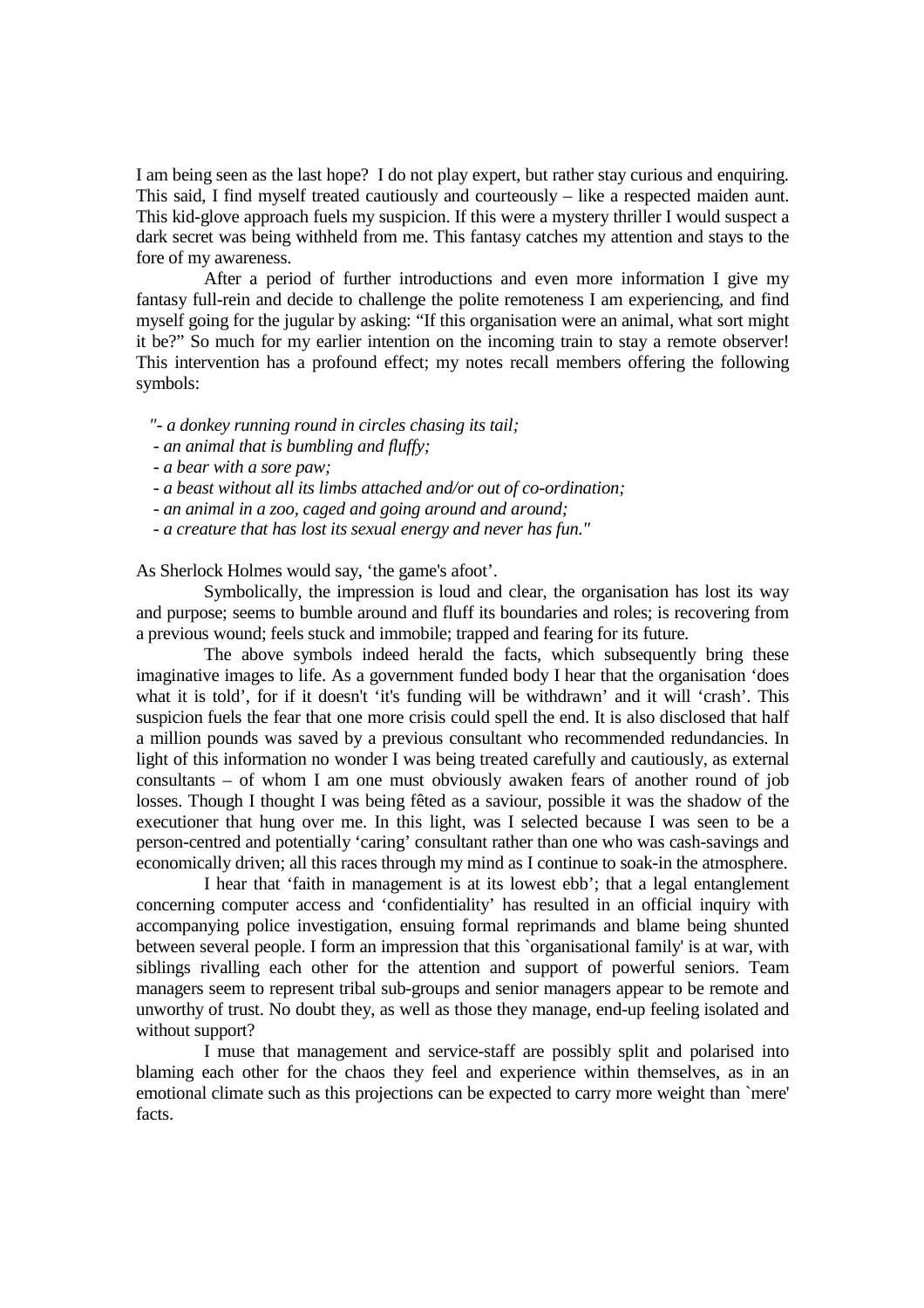To help allay the anxiety and misinterpretation my entry to the organisation may have caused, and in an effort to prevent further splits, I make it clear that I will "work in an open above board way with service and managerial staff alike". This is not well received, and there is a good deal of pressure from the Planning Group for me to work separately with management and service. Though I am agreeable to approaching each group as a separate entity, at least initially, if an organisational split exists between the shop-floor and senior managers, I state I will "need to bring the various groups together in some way to investigate, and if need be challenge the isolationism I have heard described" here in this room today.

 After further discussion the Planning Group, primarily concerned with pouring oil on the existent troubled waters rally's behind the medium of a "Communications Day" to illuminate the way forward.

 By the end of the meeting I feel very well briefed indeed – if not over-briefed. We have generated several options of an educative and supervisory nature, which I agree to write-up for circulation through-out the working community, so as to make everything public property, above board and up for discussion at all levels of the organisation. Dialogue first with the various sub-groups, then with the organisation as a whole is accepted as a worthwhile strategy.

 Some days later when the information I had been fed begins to settle, I send the following correspondence for general circulation:

 *"I confirm that I will be with you on the 27th July (...) my intention is open up discussion around the needs, wants, and ways forward, the various groups perceive as necessary to improve communication and interrelationships. To enable this process I intend to:* 

 *- work in a fluid way;* 

 *- facilitate brainstorming as to what people need;* 

 *- compile information for general circulation post the event.(...)* 

 *Re the themes we discussed in the last planning meeting, these seemed to cluster around the following:* 

 *- the need to foster effective organisational communication, both vertically and horizontally, centrally and regionally;* 

 *- the need to work with the various staff splits, notably between `management' and `service staff' who see change as occurring without consultation;* 

 *- to explore where feelings go in the organisation, especially how these get negatively displaced upon the work culture and others;* 

 *- exploring ways feelings might be healthily expressed and the type of venue most appropriate for this.(...)* 

 *On the positive side, people were noted to be committed to their work, highly motivated, and attentive and caring towards their clients. The shadow side of this, such as anger, frustration and resentment, were suggested to be acted out in inter-staff relation ships within the organisation.*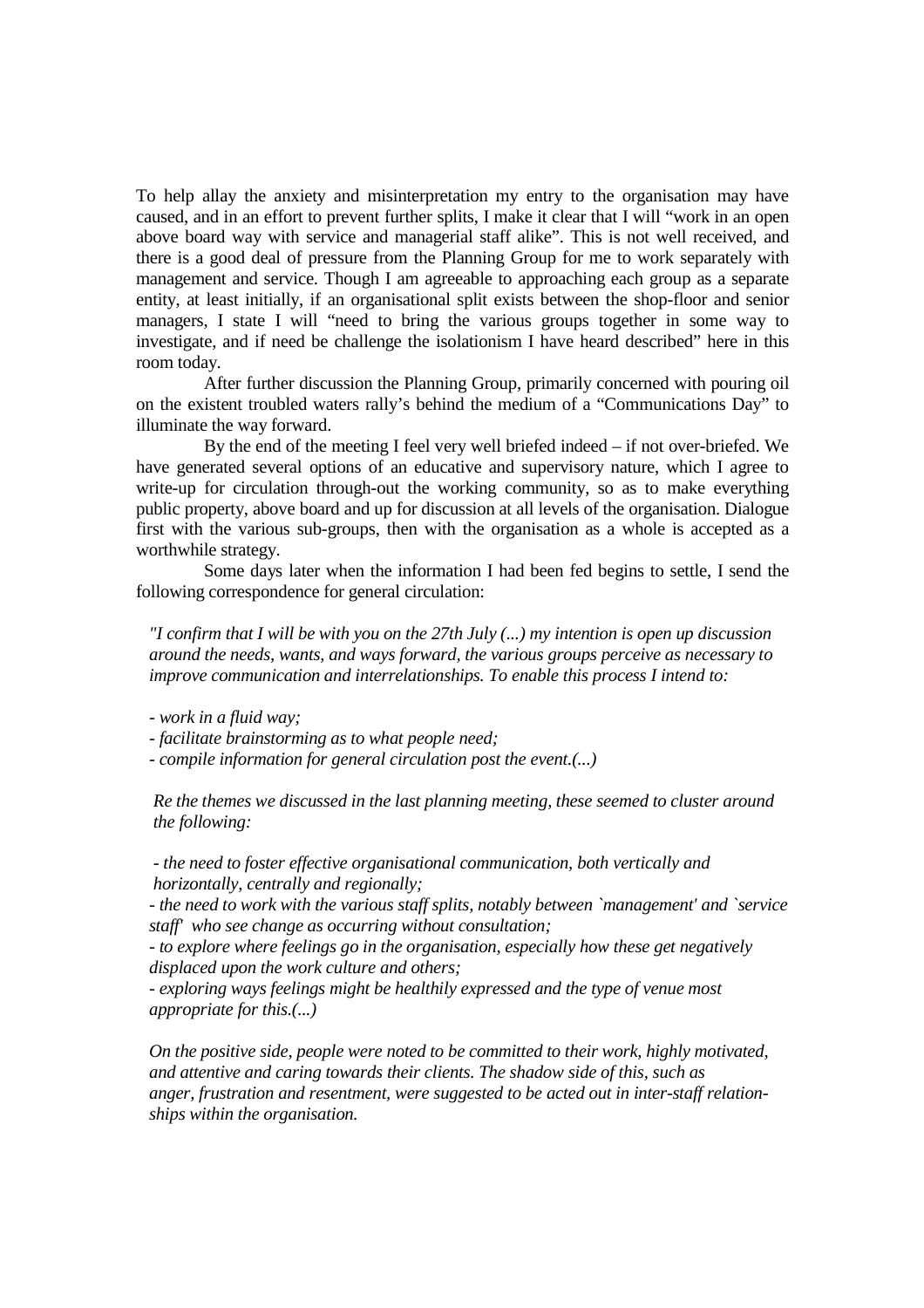*Continuing our imaginative exploration of `the problem', we noted that if the organisation were a family, it would produce children who:* 

 *- had multiple fathers, and hence did not look or speak alike;* 

 *- would squabble, but all love their mum;* 

 *- could go to a wedding and pretend to be a `real family', by putting on a show for the audience;* 

 *- be good at showing off their party pieces, but, as people, would tend to keep their hurts to themselves."*

I closed the above correspondence with a request for this correspondence to be circulated to all levels of the organisation, enclosed a list of strategic ways forward, a scale of fees for the activities suggested and my CV.

### *Reflections upon the Hidden Agenda:*

*X: From my view-point this first briefing meeting felt liberating - it was the first time that I felt able in a group of staff and managers to talk openly about how the organisation felt to me. The invitation to use metaphors liberated me from my internal debate about loyalty and blame and enabled me to talk about how it felt to be in this organisation. In other cross organisational groups and my team, I was always aware that I was a manager, I could talk only about the manifestations of difficulties - not what I thought were the causes or how I felt. The management team had always been an unsafe place to discuss feelings, other than overwork and stress.* 

 *In using metaphors it was possible to see a picture building up of the organisation as it felt to those of us in it - and for the picture to be based on our feelings rather than our judgements. As Paul notes, we had a tendency to blame rather than challenge. There was the potential here for the family secret - already known by the children but never discussed by the adults - to come out.* 

 *It was exciting to receive notes of the Briefing Meeting, reminding the Planning Group and telling the rest of the organisation of the pictures we drew - even now their vividness and aptness is striking. They were more powerful than any description of a dysfunctional organisation in traditional `consultant-speak'. I had not expected these to be made public – I had not thought that our feelings really would be aired. As Paul notes, there was a tendency to keep our hurts to ourselves.* 

 *Paul did not use his authority to analyse the organisational difficulties, but to feed us back our own picture - as it was; he then used his expertise to suggest ways we might continue to develop or work. The nearest he came to giving his opinion of the organisation was in describing the shadow that appeared to be acted out in the organisation*.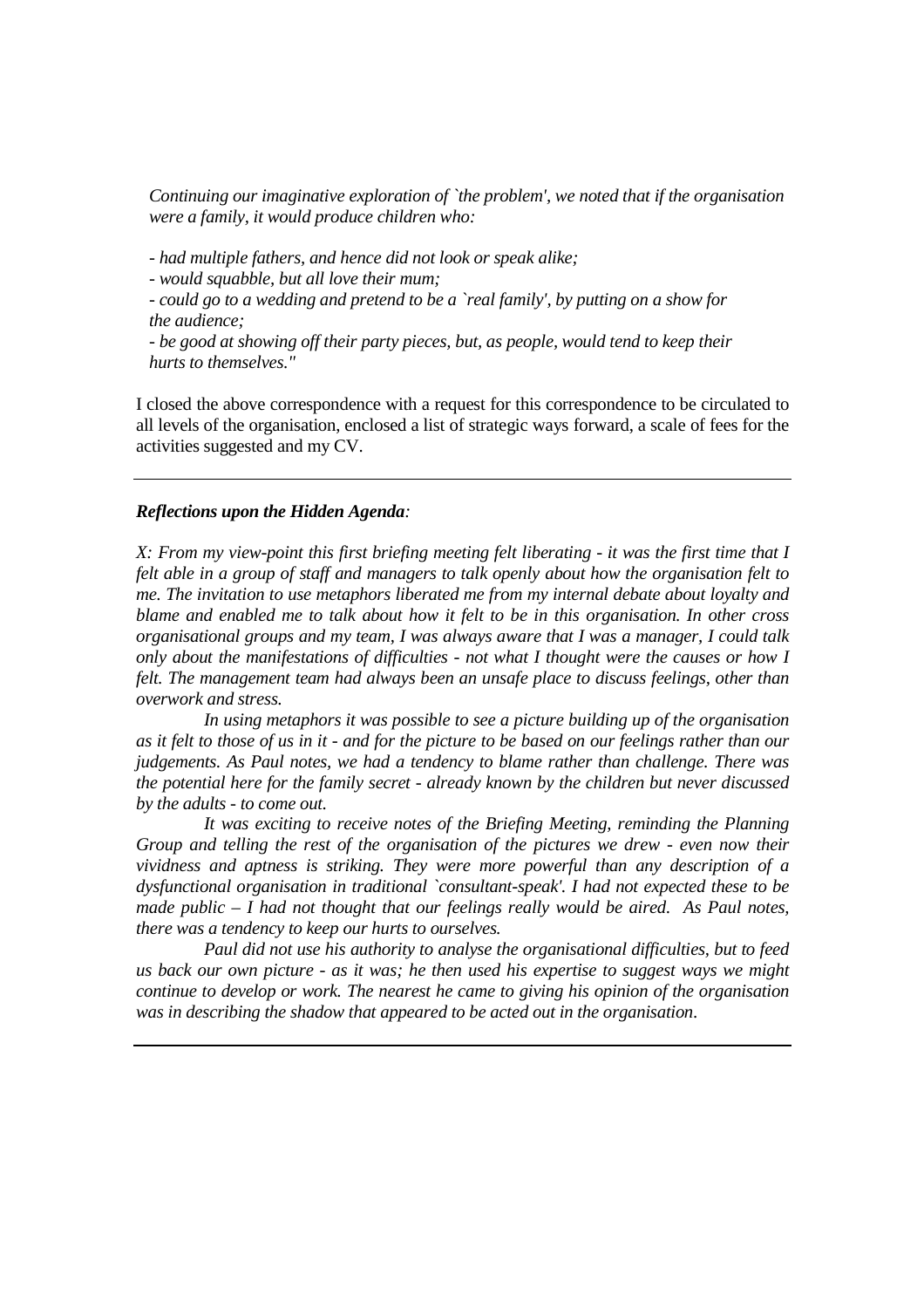### iii) **The Facilitator as Go-Between** (The Exploration Phase)

 *If you see in any given situation only what everybody else can see and are infected merely with common sense, you are in danger of being so representative of your culture and society that you have become a victim of it – your only hope at this stage is to rebel.*

(Early August) On the appointed `Communications Day' I returned to organisation. I first meet the Planning Group and am updated to the expectations, resistances and effects this planned day has stimulated within the work community. As the Planning Group is responsible for arranging the day they are openly worried as to how it might go? This concern comes through in the torrent of informational over-kill that flood in my direction. So when they tell me everything they know will they feel better? Or less responsible for what unfolds? I am not without my own anxieties; this is the crunch-point and a large group awaits me. Thankfully, I also learn that my C.V. and letter to the Planning Group have all been circulated without censorship.

 Some thirty minutes later I meet with the large multi-racial Staff Group consisting of some thirty female workers. This meeting starts slowly, builds up momentum and by the end is invigorating. People appear to leave with a buzz. It seems the unspoken has been said and people were pleased and excited to have been heard. Consent is given by the Staff Group for me to write up what has transpired and to circulate this throughout the organisation – what transpired will be shared later in this account.

 Post lunch I met with the Management Group. This group is white, predominately male and considerably more restrained and formal – a stiff 'grown-up' parental sort of a group as it were. Where the Staff group felt vibrant, young, 'sexy' and expressive of their emotional energies, the Management group withholds and contains its expression deep within. 'Parent' to 'Child' comparisons spring readily to mind.

 There is not much fun, sexiness or joy in the Management Group. I imagine this is indicative of how it feels to be a manager here, in that your vibrancy and life go on the backburner? This said a deep sense of care and commitment permeates our meeting. While the Staff Group felt primed for a party, this group feels like it spends its time indoors, smokes a pipe and sits before a radiator – rather than a cosy fire. There was no sense of Eros, sensuality or moistness, but a great sense of duty, back-breaking responsibility and loneliness. I guess you would soon hear when the Staff were upset but would never hear a squeak from the managers? Even though they might be suffering twice as much?

 I leave the Management Group to meet with the Planning Group for debriefing. The day is felt to have gone well and to have taken the lid off issues earlier denied. The impression, is, that `work could now begin'.

 My report and recommendations enter general circulation within the organisation a week later and take the following form which is circulated to everyone:

## *"REPORT OF THE `COMMUNICATIONS DAY*

### *THE PLANNING GROUP (11-11.30)*

 *Organisationally, there appeared to be a an acute problem - concerning trauma in one of the divisions, and a chronic problem - concerning general communication.*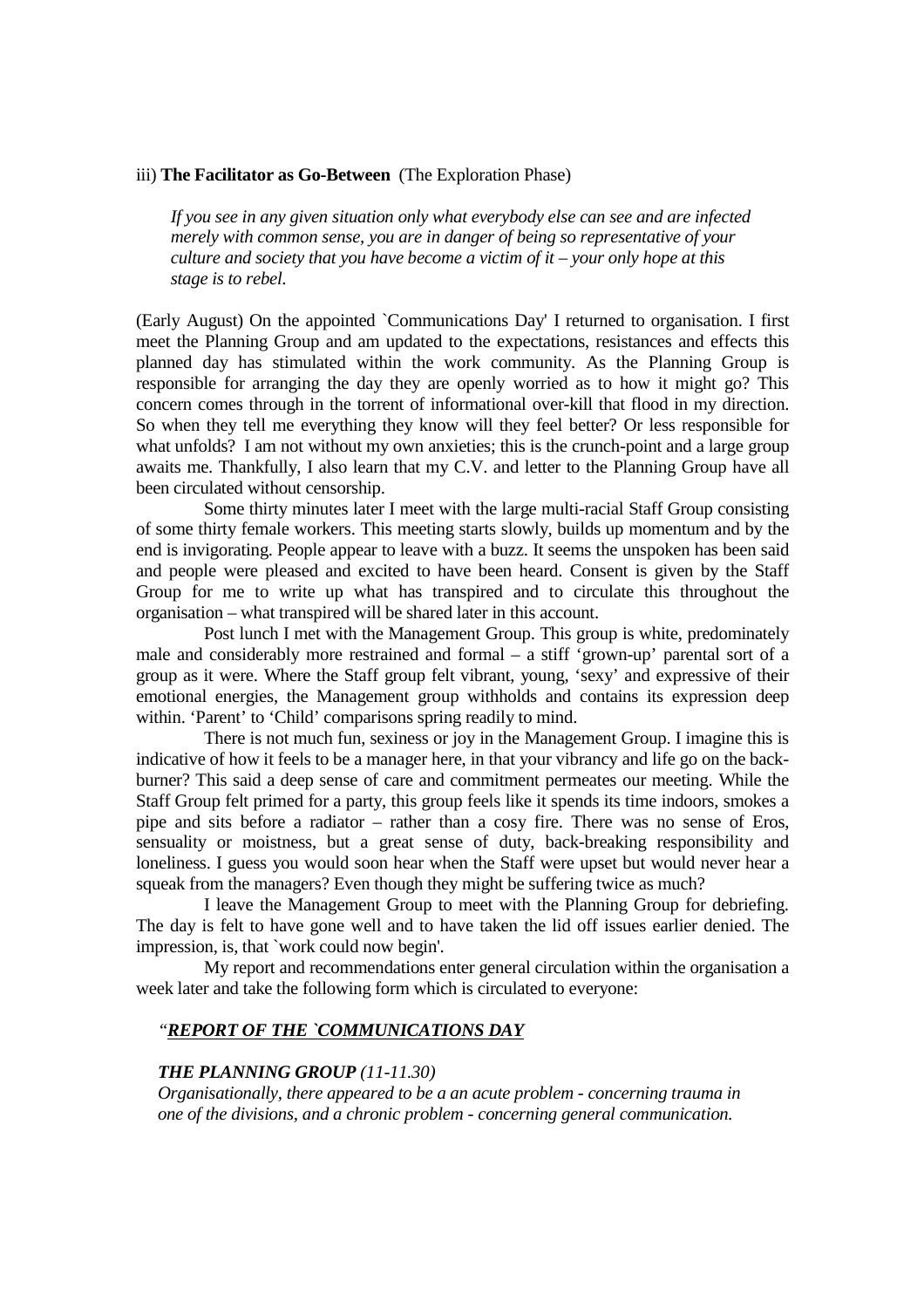*It was suggested that the Planning Group act as a think- tank for the various ideas that arose from the day, and that others be invited to attend this group to encourage wider interest and a sharing of power.* 

 *By the end of this meeting I felt people were enthusiastic to `get going', a little fearful of what might happen but relieved that something was at last happening.* 

## *STAFF GROUP (11.30-1 o/c)*

 *My first impression was that people were friendly, feeling a bit unsure as they had never met together on this scale before, and were depending on me to get things going. I started the ball rolling by asking people what they wanted or expected of me? They appeared well informed as to the purpose of the day and rapidly began to share what they saw as communication problems at work and in the organisation as a whole. As we began to talk about specific issues energy rose.* 

 *By the close of the session all people appeared to have had a say.* 

 *My impression is one of a well motivated, articulate and intelligent group who lack a shared consensual identity. The reasons given for this were the work-forces segregation into different teams, the lack of formal reasons to meet, their isolation on different floors, the initial lack of trust in each other within this newly formed large group.* 

 *The themes we identified as hindering communication within the organisation included: - A lack of consensus as to what the organisation was seen to be; depending upon whom you spoke to the answers differed; different teams seemed to emphasise different aspects of the organisation. All this was reported to be confusing and anxiety producing and made difficult 'what you were supposed to say to external agencies' that people dealt with here on a day to day basis.* 

 *- Communication with the management team was also seen as problematic; instructions travelled downwards well enough, but there was little evidence that feedback travelled back upwards to inform policy making.* 

 *Simply, people felt excluded from the decision making process. In this light, the management team appeared to go its own way independent from the work-force. It was suggested that managers competed amongst themselves, fought long and hard for their own specialisation but had little appreciation of the needs or views of others. Staff, in general felt they were poorly represented at senior levels. It was also suggested that management spent too much time `managing the concept of the organisation' and too little time `managing people'.* 

 *Consistency was similarly seen to be missing between departments. Because similar issues were handled differently across the organisation, staff did not know how or where they stood from one department to another. Policy appeared to be made up on the spot rather than worked to as a guiding principle.*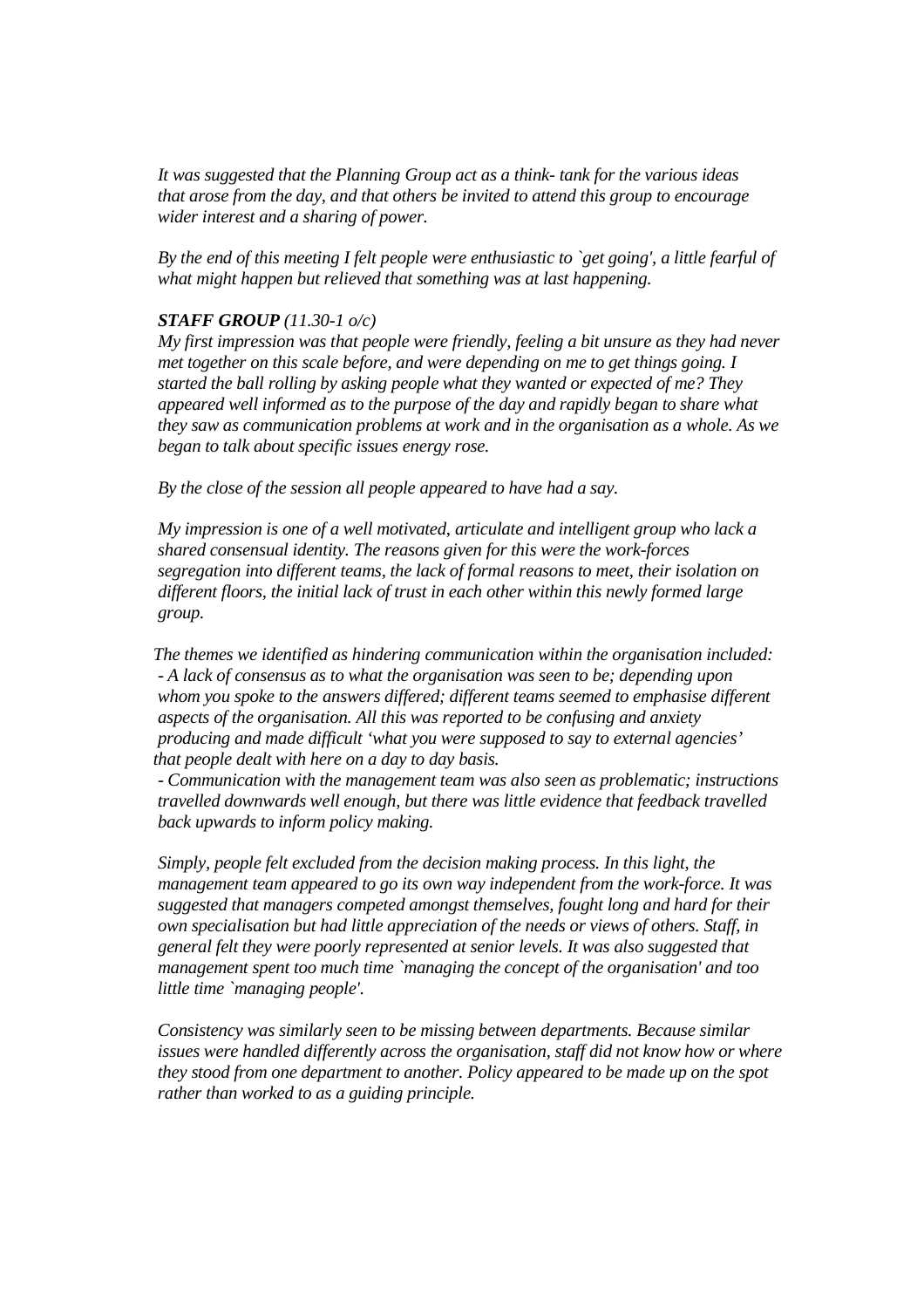*People did not feel valued or listened to; this was seen to be a management blind-spot. It was observed that in five years of working within the organisation many major crises and redundancies had been endured; consequentially, faith in job security was weak and people feared speaking their mind for fear that they would be the first to go!* 

 *We brainstormed the following statements to present to management:* 

- *1. Get trained.*
- *2. Manage us not the organisational concept.*
- *3. Identify our role, supervise us, and give us feedback.*
- *4. Learn to support us, handle the emotional process as well as the task, listen to us and be consistent.*
- *5. Swop roles with us for a time to appreciate what we do.*
- *6. Swop departments and see how others operate.*
- *7. You only come down to us when you're lost or going to the loo, come and talk to us especially about work related issues.*
- *8. Show interest in us as people.*
- *9. Stop managing us as a girl's school, with managers acting as head prefects.*
- *10. Be consistent with each situation.*

 *It was decided that I would feed these comments back to the management group when we meet again, but not until managers had also been submitted to the same facilitative challenges I had put to the Staff Group.* 

 *Generally, staff felt they had been unseen and unheard for far too long and were now determined to be heard. Perhaps the current `crises', in an opportune way, had provided a means to alert management to staff feelings? It was observed that crises often happened in organisations when staff feel unsupported, morale is low and emotional energy clamours for release.* 

 *Two main ways forward from this meeting were suggested:* 

*1. More staff community meetings so we might find out more about others and develop an identity together.* 

*2. Open management meetings where visitors might observe - for a part of the management meeting at least.* 

 *More joint activities between managers and staff were also seen to be necessary, but the form this might take remained unclear.* 

 *In summary, the meeting started slowly, built up energy, I challenged others and they challenged me, the feedback appeared honest and open and there seemed to be quite a buzz when we parted.* 

## *THE MANAGEMENT MEETING (2-3.30)*

 *This group was considerable smaller than the previous one, but there was a similar*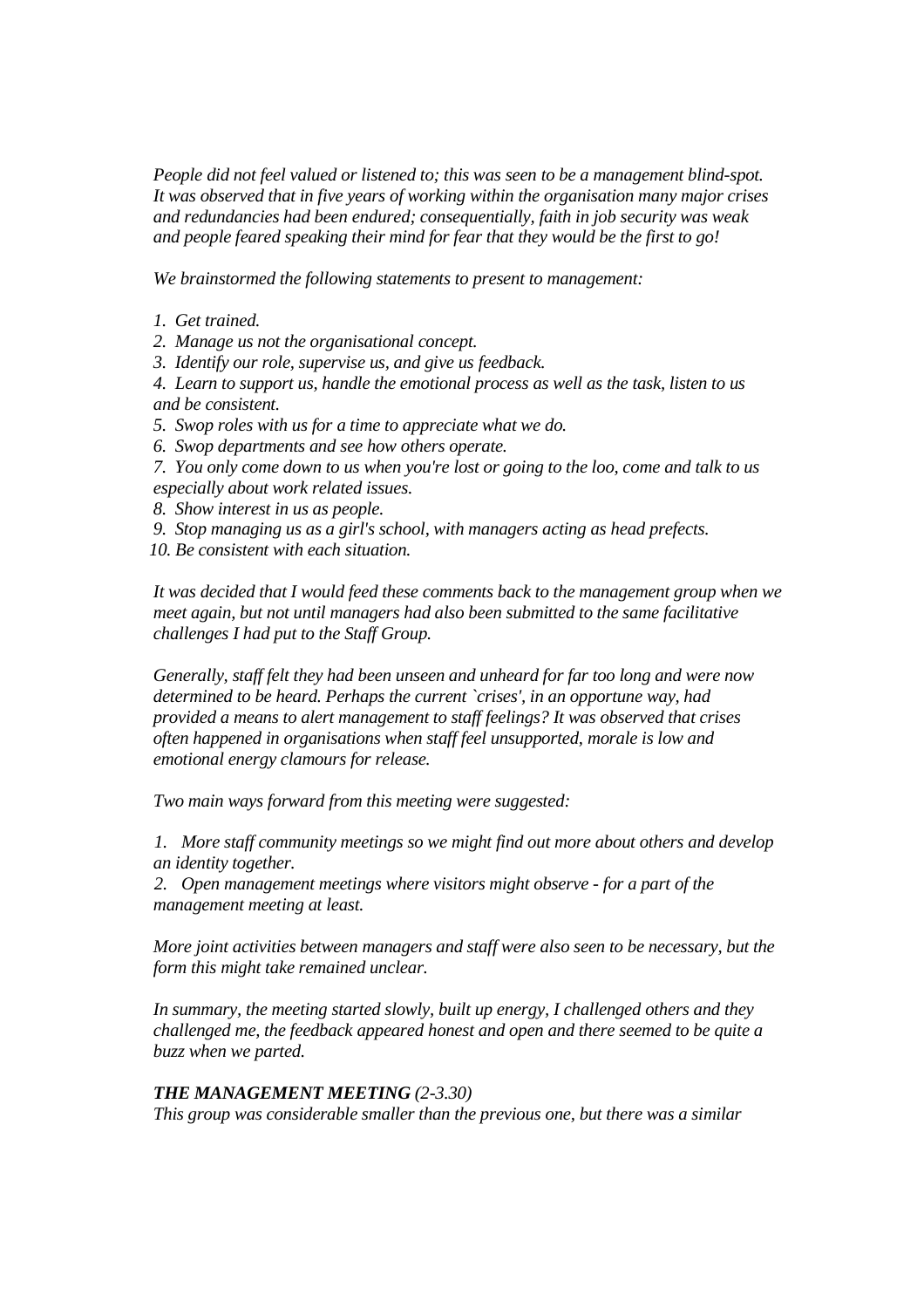*initial sense of restrained distance. My first impression was of a socially polite, cautious and watchful group. As with the previous group individuals were articulate and bright but less open or spontaneous.* 

 *This group struck me as a very young one, not yet fully formed. Some members had recently "fought their way in" and others had "recently joined". New members were experiencing difficulty in settling in. Anger, heated discussion and high motivation and commitment to the differing teams and disciplines generated a good deal of debate. I got the impression that this group was wrestling with national issues and doing a great deal of work beyond the organisational boundary and that its best work happened behind closed doors – out of sight of others.* 

 *Individuals in this group struck me as too quick to take responsibility and thus in danger of becoming over-committed. Though high motivation and commitment are sterling qualities for managers, these self-same qualities, when over-used, can stimulate burnout. When high levels of responsibility drive individuals, unnecessary guilt and self reproach may result when the standards set can not be reached. In this vein, the management group seems to shoulder responsibility for everything. I felt a degree of `work martyrdom' flavoured the managerial culture. This was not a fun group to be in. People here were highly motivated towards their work, but appeared to rely on themselves rather than trusting to the support of others. This group seemed quick to blame itself rather than confront others; indeed, the group seemed to be conscientious to the degree of feeling responsible for things beyond their control, external to the organisation.* 

 *In summary, this group represented itself as a hard working and long suffering body who tended to function as individuals rather than as an interrelated whole. They appeared to be ruthlessly honest, aware of the differing cultures they represented and acknowledged their internal competition for resources. Upon hearing the Staff Group's feedback they received this openly and in an undefended way, yet I sensed they were a little hurt to be seen in the way suggested (...).* 

## *PLANNING GROUP (4 o/c-5 o/c)*

 *We reviewed the day together. From the evidence it seemed those involved had valued the opportunity to express their feelings and contribute to future plans. It felt like the lid had been lifted off the organisational pot and that this had itself helped generate a sense of togetherness. Individuals observed that they had felt heard and attended to and that there was a need for more of this sort of activity to happen.* 

 *Though Management and Staff groups had met separately today, it was recognised that both groups needed to do something themselves to increase their sense of identity. In this light, it was suggested the Planning Group be used as a `cross cultural' vehicle to represent all levels and views of staff.* 

## *A SUGGESTED WAY FORWARD*

 *Re the Staff Group:*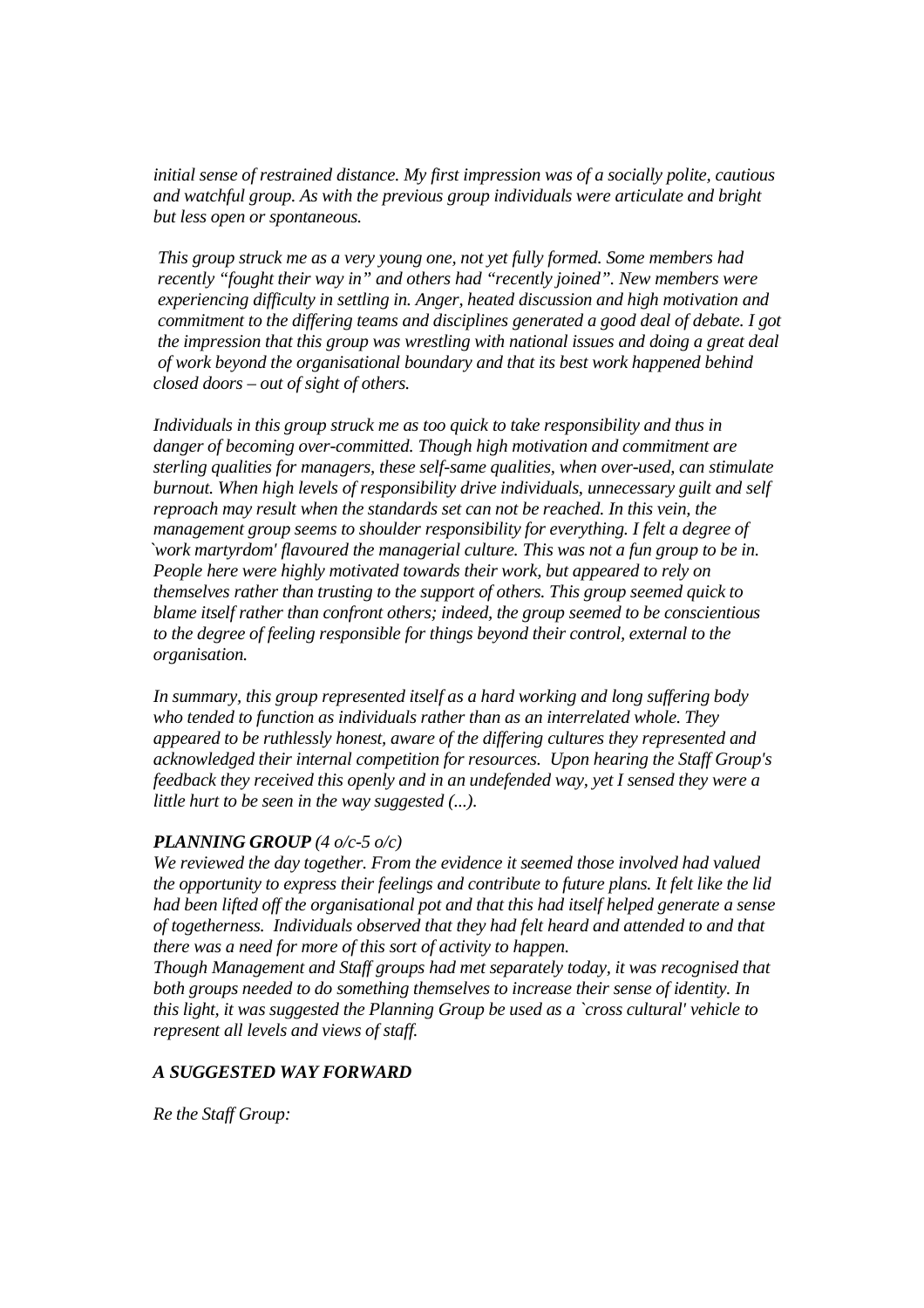*1. Open facilitated groups in the manner of today's meetings - every 4 - 6 weeks where people may express their views, diagnose what they need and learn more about one another.* 

 *This would not be team building so much as community building (...).* 

 *Re the Management Group:* 

 *A facilitated group where managers explore themselves, their relationships and mutual support systems, receive peer feedback, and float strategies as to the way ahead for the organisation. To be facilitated, initially, at three weekly or monthly intervals for the first 4 months, then less frequently as the group desired. In time the group would hopefully become self facilitating (...).* 

 *3. Individual managers who desire individual coaching or `shadow consultancy' could also request this for specific events or occasions when needed. These one-to-one sessions would be with a facilitator other than myself and could be of 3-4 hours duration, such as before, during or after a staff meeting so as to receive quality feedback.* 

 *Note: the above facilitated groups may have a life of six-eighteen months depending upon the organisational need.* 

 *Re Joint Management and Staff Activities:* 

 *4. Training workshops on the following topics were suggested:-* 

- *Giving and Receiving Feedback;*
- *Listening and Dealing with Feelings;*

 *And later more intensive training in such as:* 

 *- Understanding the Dynamics of Groups and Teams (...). It is suggested that the above workshops be open to all staff, be of 3-5 days duration, be offered two or three times each so as to meet the staff demand, and could begin in September.* 

 *Informally, it was suggested that the following activities could start right away if staff had sufficient incentive:* 

 *- Lunch-time `sandwich' sessions where staff come together to share interests other than work, such as Spanish, Indian or Chinese cooking;* 

 *- Picnics/frisbee sessions in the park;* 

 *- Away days - in work time - where people may get to know each other socially?*"

Following the above 'Communications Day 'I reflected further upon what I had met.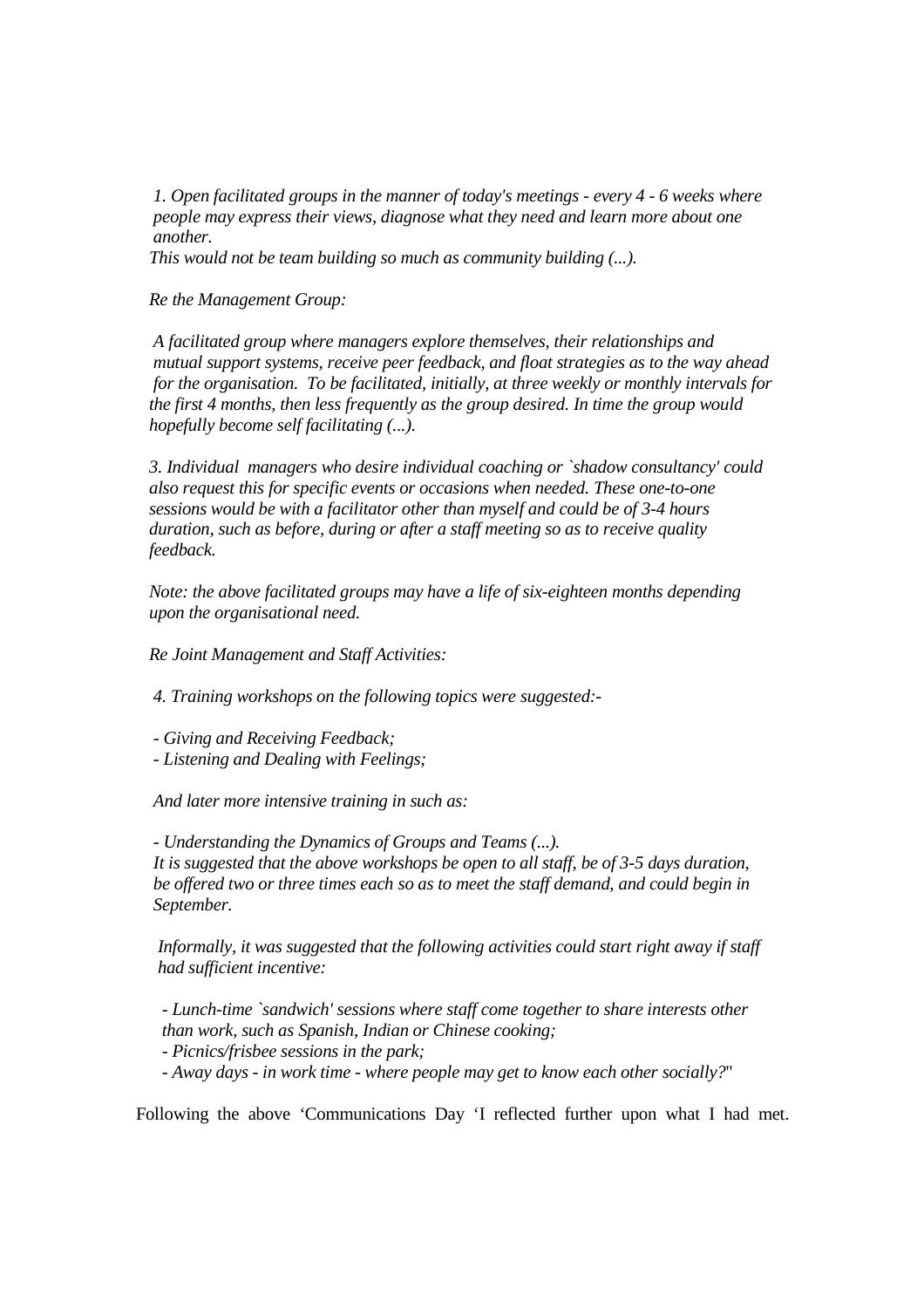Although the picture the Planning Group had given was accurate enough, and it was in my brief to:

- *"foster effective organisational communication";*
- *"work with the various staff splits";*
- *"explore where feelings go in the organisation" and*
- *"explore ways feelings might be healthily expressed".*

I reasoned that the dynamics I had met did not develop in isolation, but were rather a response, and must therefore serve an organisational function or purpose; be this a healthy or pathological one. But what could this be?

 I began to speculate upon the group or organisational needs that were being expressed or met through the organisational behaviours described. For instance, it seemed there was a need:

1) To express difference? *(As when a group feels in danger of being swamped or losing its sense of identity).* 

2) To direct negative or competitive energies away from oneself or one's group? *(As in scapegoating when something is chosen to carry one's own evil or chaos and ritually sacrificed to purge forces that might otherwise break from control to harm the community).*

3) To make a political statement? *(As when a territorial dispute occurs and the drawing of a boundary is necessary).* 

4) To express and release distress? *(As with the symptoms of disease which express and release toxic physical or emotional material while providing a clue to wider systemic distress).* 

5) To vent frustration? *(As happens when we can't see the wood for the trees and are stuck in the same groove and feel doomed to repeat our mistakes over and over again).* 

6) To feel more valued and live more meaningfully? *(As occurs in such as the so-called middle-age-crisis when we awake to wanting more from life or feel we have failed to reach our potential or to achieved our desires and destiny).* 

Personally, reviewing the above options I began to suspect the organisation was in the process of 'expressing and releasing distress', aware of what was needed but stuck between 'awareness' and 'action' which accentuated the 'negative and competitive energies' already cursing through its field.

## *Reflections upon the Hidden Agenda:*

*X: Re-reading the report of the communications day reminds me of how careful or cautious we had become in the Management Team - certainly competing as to who worked the hardest, certainly defensive by habit, certainly this excessive feeling of responsibility, but so little energy and no creativity - probably due to the effort of keeping all those feelings in check!* 

 *The options coming out at the end of the communications day were not followed up. The weight of the financial crisis ensured that they were crushed through lack of*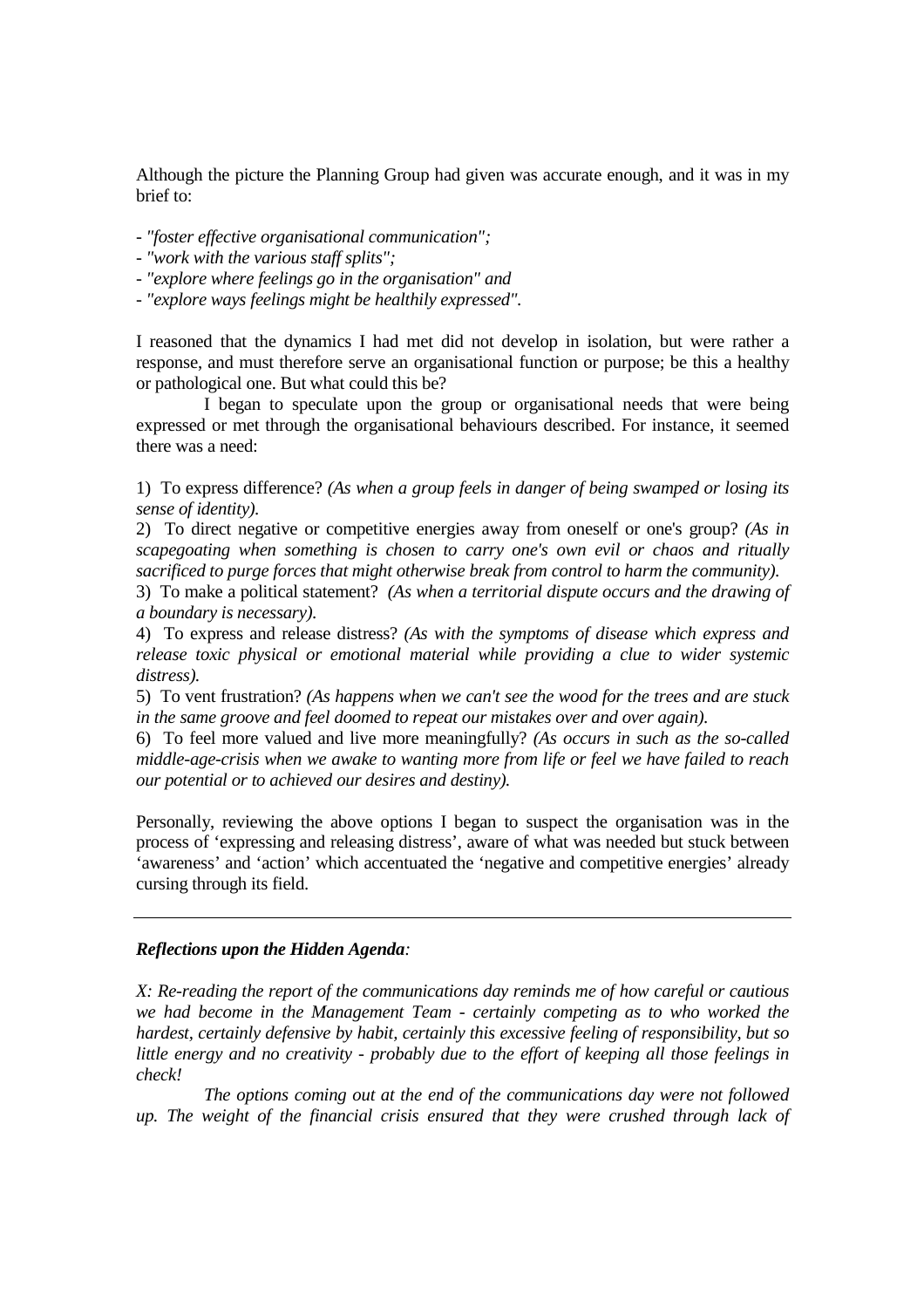#### iv) **The Part as a Mirror of the Whole**

 *Perception is a mirror not a fact, a co-creation of your perceptive organs and your. social learning. We only see what we have first come to conceive, and what we look upon is merely our state of mind reflected outward*.

(Late August to Early September) Three weeks later I am invited back to the Planning Group. I hear it has been decided to put my suggestions on-hold for the time being, as they wish to introduce me to the team where misuse of confidential material arose. I hear it was largely because of the plight of this team that organisational consultancy first fanned to life.

 I am aware that I am being asked to begin another cycle of consultancy, a small scale team consultancy within an ongoing larger organisational consultancy. This realisation leaves me feeling that I am slipping back and beginning all over again! I decide to treat this as a separate  $act - as far$  as this is possible.

 I wonder how and why this way forward has been chosen? The more so as it is not one of the options we previously discussed. I begin to indulge in imaginative speculation:

*- 'Possibly they have been scared off by my fees?'* 

*- 'Perhaps they feel too much of what was previously hidden has now come to light?'* 

*- 'Possibly this team has become the scapegoat for "all organisational problems and discontents?'* 

*- 'Perhaps a new crisis has arisen in the team which demands rapid first aid?'* 

So alerted, I decide to go with the flow and see what emerges.

 My note that my approach and intentions at this time are generally consistent with that suggested by Egan (1994) of the shadow-consultant; i.e.

*- Do not become a cop, detective or spy;* 

*- Be alert and inquisitive rather than suspicious;* 

*- When you need to act, act decisively;* 

*- Exercise prudence in condoning so-called minor infractions;* 

*- Do not immediately try to formalise covert institution-enhancing arrangements (Egan 1994; p19-20).* 

After several meetings with the team concerned I note some speculative impressions:

*'I wonder if team members competed to be the most hard working or committed, possibly as a way of gaining the manager's attention and favour? The expression of positive feelings such as celebration and praise seem as rare as the expression of negative feelings.'*

Again, I am struck by the larger organisation's management-staff dynamic being played out on a smaller stage. Interestingly, my work with the team, as with the organisation, was never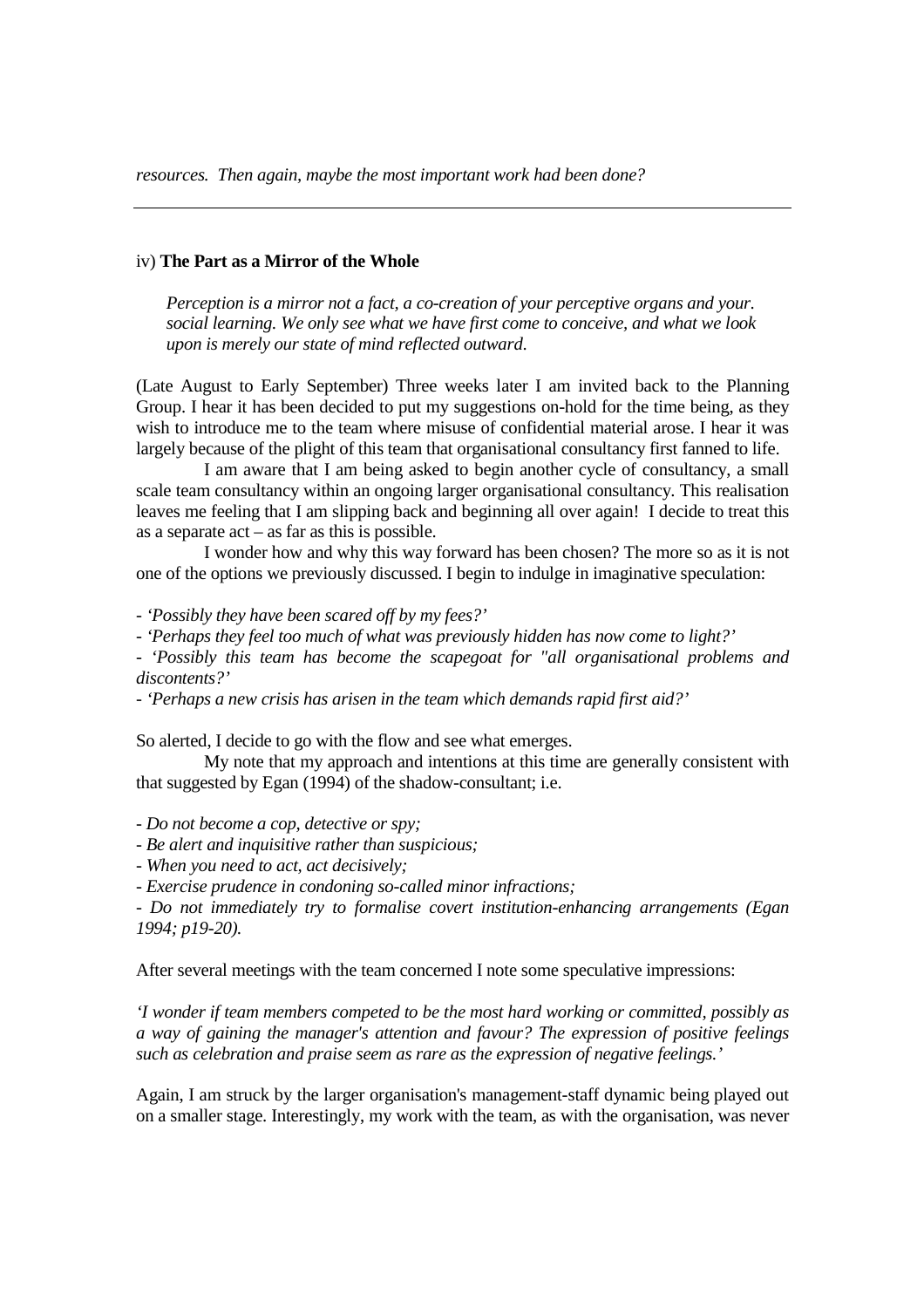fully completed. It was as if the "Resolution phase" of working towards separation and meaningful ending, systemically and personally, could not be faced within this climate. There were obvious logical reasons - finance was short, but emotionally, change was seemingly being avoided and the loss associated with change - shunned. This team could not mourn? Bearing in mind Handy's (1993) portrayal of organisational culture …

*- Power Culture: depends on a central power source with rays of influence spreading out from a Zeus-like figure who sits at the head of an organisation where "trust and empathy" are the basis for effectiveness.* 

*- Role Culture: bureaucratically constructed, working by "logic and rationality" this culture is guided by Apollo the god of reason, and rests its strength in its pillars, functions and specialities.* 

*- Task Culture: job or project related, the so-called "matrix organisation" where prime emphasis is placed upon "getting the job done", with individuals having a greater degree of control over their work; within this setting the god Athena, the warrior leader rules.* 

*- Person Culture: where system and structure exist to serve individuals who mutually band together to better actualise their own careers and pursuits in an existential culture where Dionysus, the deity of the self-orientated individual rules.* 

… I began to piece together my experience in a new light.

 In general, the organisation as a whole seemed to draw pride from, and pay lipservice to, it being a client-centred "task culture", but in truth, appeared nearer to one of a "role culture". Cultural differences were also apparent in the various sub-groups.

 The Planning Group, a composite of all other groups, seemed to have been propelled - and obligingly become a "task culture", a band of trouble shooters whose job it was to help and guide the rest through these troubled times. Their message seemed to be: "We do not particularly want to be here but someone has to take responsibility and do something".

 The Staff Group, seemed to combine characteristics of "task culture' and "person culture" with expediency as the rule. So long as "tasks were done", work need not intrude nor subvert from the main delight of getting-on-with and enjoying life. This group's message appeared to be: "If the managers would just get on and manage the organisation and leave us alone life would be fine."

 The Management group, in contrast, portrayed a "role culture" and were attempting to seemingly manage the organisation as if, it to, were a "role" inspired culture like themselves. Their message seemed to be: "We are responsible people doing the best we can for you in the circumstances please don't make any more pressure for us at the moment".

 Sitting tight, often hidden behind closed doors, out-numbered and viewed as noncommunicative by those outside, the Management Group appeared to be receiving a good deal of blame for present circumstances. Adopting the survival tactic of holding on to their anxieties, desensitising themselves and sticking to the rules, they appeared fearful and frozen like a group under siege. I sensed they needed help, but were unable to let their defences down long enough for outside support to come in. Their fragility appeared such that one more straw might break their back. No doubt they would wish to keep me - and all that I represented - out. But, if the organisation were to change, major interpersonal and awareness raising work would be needed, and they had run out of ideas.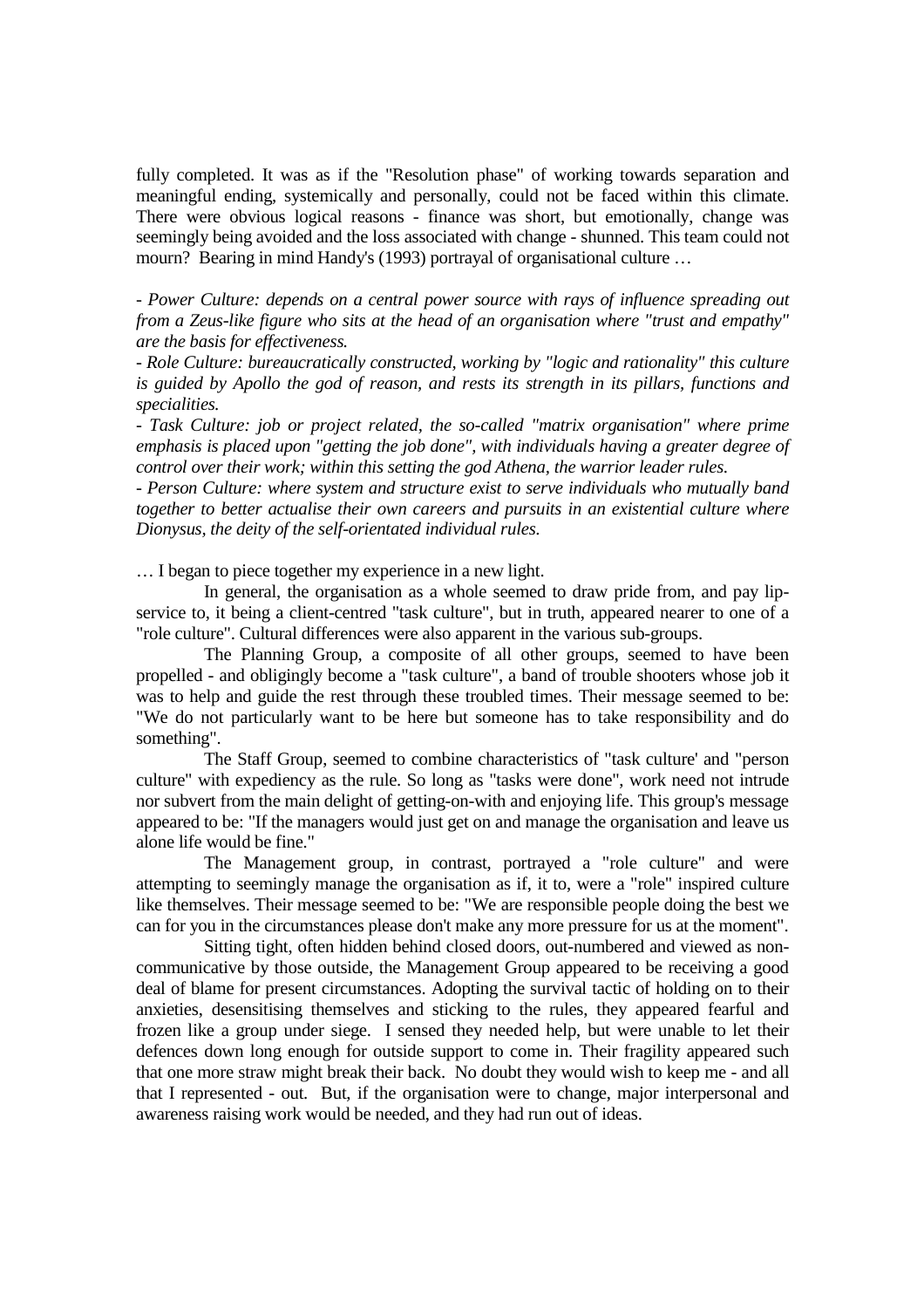Interestingly, the Staff group, Planning Group and Management Group all seemed to come from a position of powerlessness and want the Director to play the role of Zeus. True, in Zeus-like fashion she seemingly sat on her own mount Olympus - though in their midst, but here the similarity ended, for unlike Zeus she was not inclined to be influential nor play the power-game expected. She appeared more attuned to the call of Dionysus. Like the Staff Group, the director, at heart, just seemed to want to do her own thing and to have a peaceful self-directed life.

## v) **Interrupted Endings and Unfulfilled Beginnings** (The Resolution Phase)

 *Chaos demands to be met, recognised and experienced, we must enter into and make friends with chaos before it surrenders itself to a new order*.

(November) I am called back to a combined management-staff group by the Personnel Manager who has now become my main bridge and support within the organisation. Within this meeting the following themes hold sway:

- *Where are we now?*
- *Where are we going?*
- *What is the emerging future?*
- *What do we see when we look ahead?*
- *Setting ground rules for future discussions.*

This is scheduled to be a short meeting of 90 minutes, and feels a little like starting all over again. Planning rather than emotional agendas surface, and yet again, a sense of mystery pervades. There is obviously something big going on which can not be talked about. When I enquire, I am told there is re-organisation planned, but that this is still at the confidential stage. Bracketing-off this information we continue to action plan the way forward. The personnel officer summarises this meeting in a later letter:

 *"Thank you for coming to the meeting ... I don't think we would have got very far without you there.* 

 *At the end of the meeting it was agreed that we would recommend to the Management Team that we have one further facilitated meeting with you, as a whole group, including managers. It would obviously not be compulsory that people attend, but very much encouraged. At this meeting we would need to set ground rules for future meetings..."*

Two weeks later I return for what is to be our last meeting together. I am now aware that finances are short and that nothing further is planned.

 I hear there is much at shift in the organisation. The emerging need appears to be one of staff support, but because of financial restrictions, this will now be self facilitated.

 I facilitate sharing in pairs, then in small groups - so as to enable and encourage everyone's interaction and consideration of: "where they are now", "what they have to give", and "what they want of others and the organisation for the future". At least here a partial ending is possible as people debrief, critically reflect on events and listen attentively to each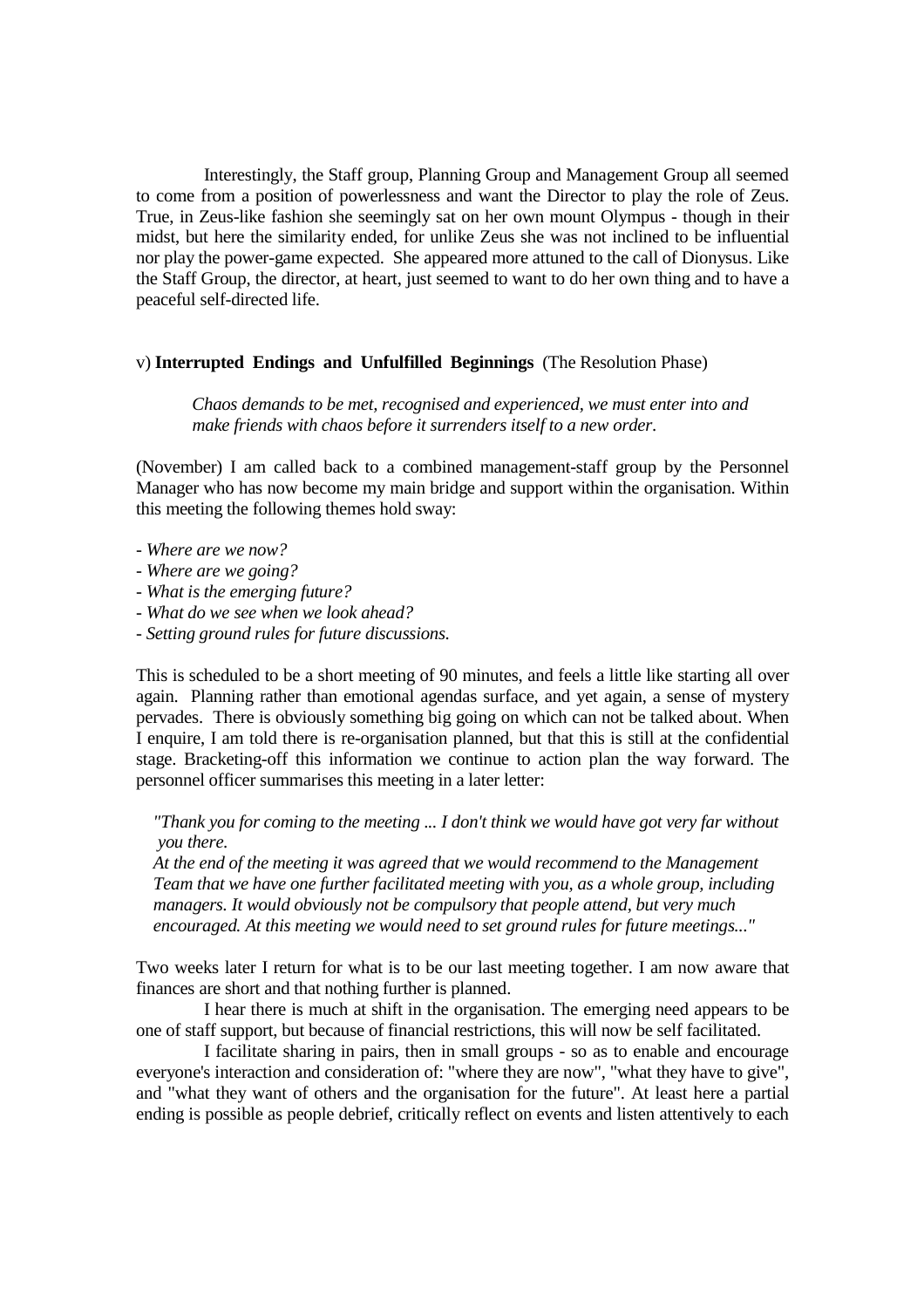other.

 I hear that the organisational cork has popped - no doubt abetted by the communications day? Discontent content with management and the Director is now no longer kept under wraps but is openly expressed. She for her part states "she feels her time is coming to an end." Possibly she feels more criticism is to come, or has decided enough-isenough, for she leaves this meeting early; critique of the Director surfaces even more following her leaving.

 Emotional energy today feels muted and sad - a realistic response bearing in mind the organisation's financial crisis and with the Director in transit. I guess this consultancy has taken the blinkers off. It feels like the collusions and delusions that originally held it together are starting to dissolve, but there is nothing to replace these yet, and a rather unpleasant sense of stuck-ness is coming to the fore. At least problems can no longer be avoided or denied, and now will have to be faced. But was the Director being scapegoated?

 I voice my regret that no provision for ongoing external supervision or staff support has been arranged, but note there are skilled people within the organisation well able to grow in to the staff facilitator role - if others let them. I experience warmth in the goodbyes that individuals offer me as I leave.

 As I walk to the station I review events. On the positive side, I am aware that the airways are open should people wish to stay in dialogue with each other, and note how previously distanced groups and individuals now speak to each other. On the negative side, I wonder should another crisis emerge, who else might be scapegoated to appease the gods? Will another team or person be thrown up to symbolically carry the blame? I also wonder if I have done enough for individuals to look within and to monitor themselves and their teams.

 Travelling back by train I reason that having raised the organisational shadow possibly it was fitting for me to be cast out. Hopefully, things will not return to their earlier 'normal' behaviours. My contracted job was to raise awareness and to generate communication, this I did. But, I still feel incomplete, as if leaving a half finished meal.

## *Reflections upon the Hidden Agenda:*

*X: In the weeks leading up to our last meeting with Paul we had had some very tense and strained management meetings. The financial crisis that had finally erupted meant that the group was looking for cuts. I had come back from holiday to be warned that two members of the Management Group were out to get my department closed; the atmosphere had deteriorated. The trustees were increasing the pressure on the management team as a whole and the managers had begun to withdrew their tacit support from the Director, leaving her increasingly exposed. For instance, papers she wrote for the board were not rewritten by managers - and were seen in all their inadequacy. Eventually, the Director announced she had intended to leave the organisation the following year, but would now bring this forward - to within the month.* 

 *It is probable that the open expressions of discontent and the clear picture of ill health that emerged contributed to the changes that followed:-* 

*- the appointment of a new chief executive;*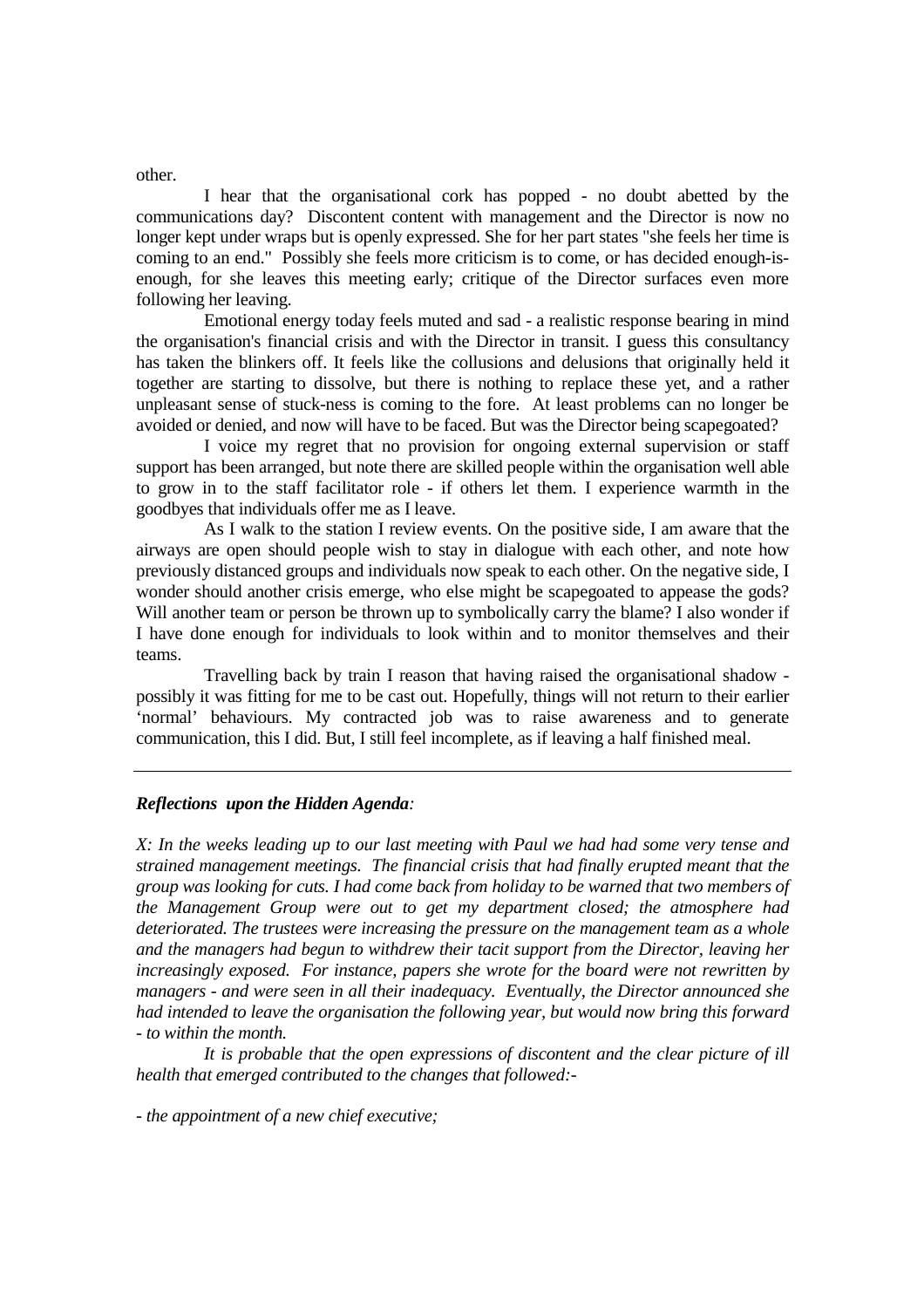*- an agreed mission; goals and objectives for the organisation;* 

*- development of a new management structure.* 

*It seemed to me that the most widespread feeling prior to consultancy was one of apathy that it was not worth getting excited because nothing would come of it .There has been no opportunity for the final part of the story to be explored - and many negative feelings remain (...) maybe in allowing the consultancy to end we have done what we needed and as much as we could afford?* 

## vi) **Subsequent Insights and Learning**

 *Everyman takes the limits of his own field of vision as the limit of the world; to go further is to step knowingly into unknown territory*.

Reading X's responses I am reminded at how in-the-dark a consultant is at the beginning of consultancy, how much they rely on intuition and how careful they must be to work with 'what is' - rather than what they transfer in by way of theoretical models or interpretive bias.

 Reviewing my performance I notice that within the phases of orientation, identification, exploration and resolution, my consultancy focus was subtly different. For instance, I found myself primarily 'Client-centred' during the Orientation phase - when I was building a working relationship; 'Problem-centred' during the Identification phase when I sought to identify a strategy and an operational role; somewhat 'Strategy-centred' during the Exploration phase as I began to implement and modify my interventions; and 'Quality-centred' - during the phase of Resolution when I attempted to evaluate the outcome. I have since come to believe that these differences hold true for coaching, consultancy, group facilitation and action research. They cement what I am aiming to do – 'the task', to the way I am doing it – 'the process'.

 No doubt the organisation described above had once enjoyed a period of shining success and will enjoy the same again, though I was privy to a period of conflict and crisis. "Denial" was a primary causative agent here. People and organisations that function effectively know their limits and look to them for guidance; they do not shy away from the message a crisis brings.

## *Reflections upon the Hidden Agenda:*

A person, team, or organisation's limitations need to be understood and assimilated if they are to stay healthy. When limitations are denied, as in the aforementioned case, egotism and hubris are fuelled, managers kill the messenger and adopt the moral high-ground (O'Neil1991); consequently, the organisation ceases to question itself and stops learning.

 *"Our life in the world comes to us in the shape of time. Consequently, our expectation is both a creative and constructive force. If you expect*